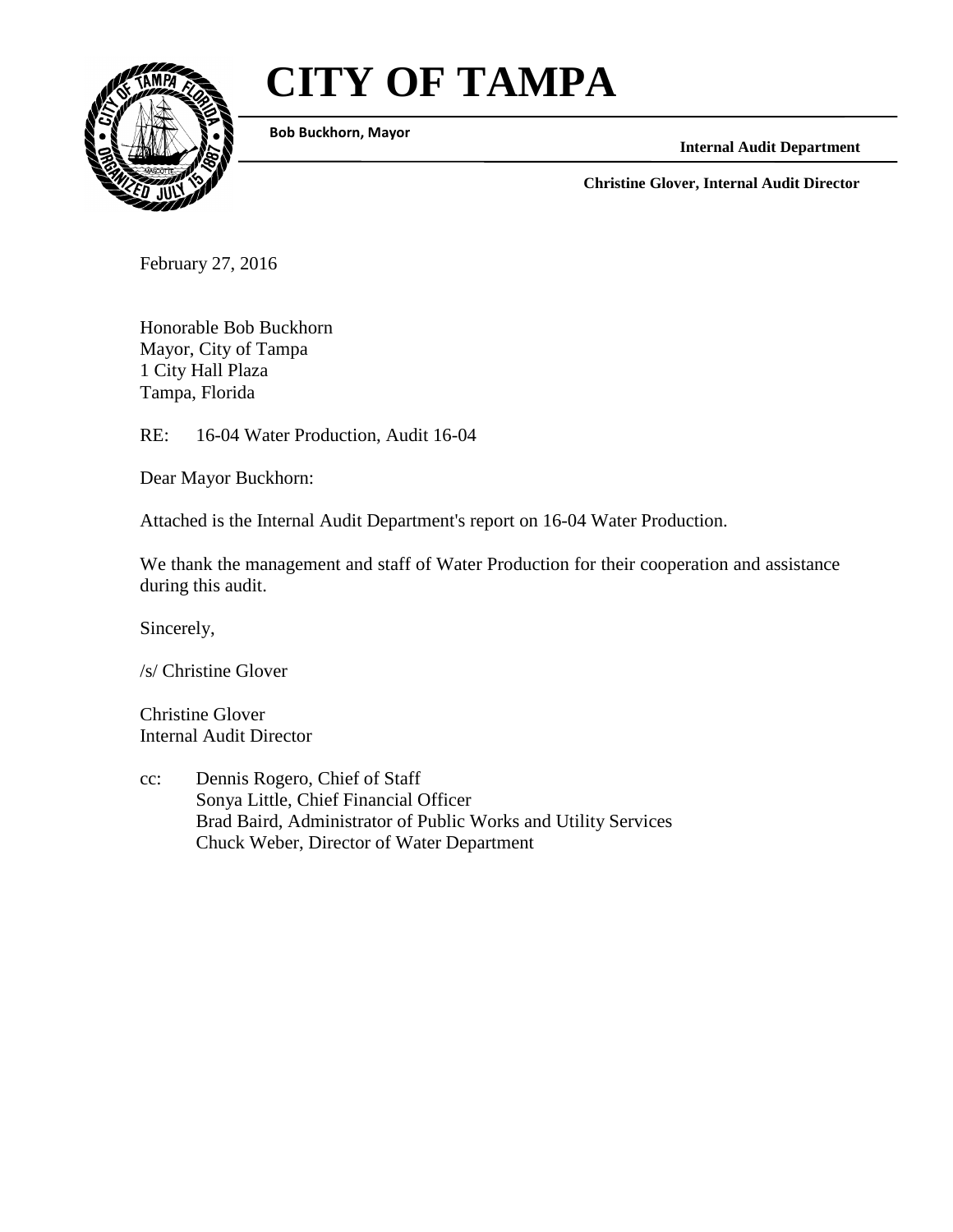**WATER DEPARTMENT WATER PRODUCTION DIVISION AUDIT 16-04 FEBRUARY 27, 2016**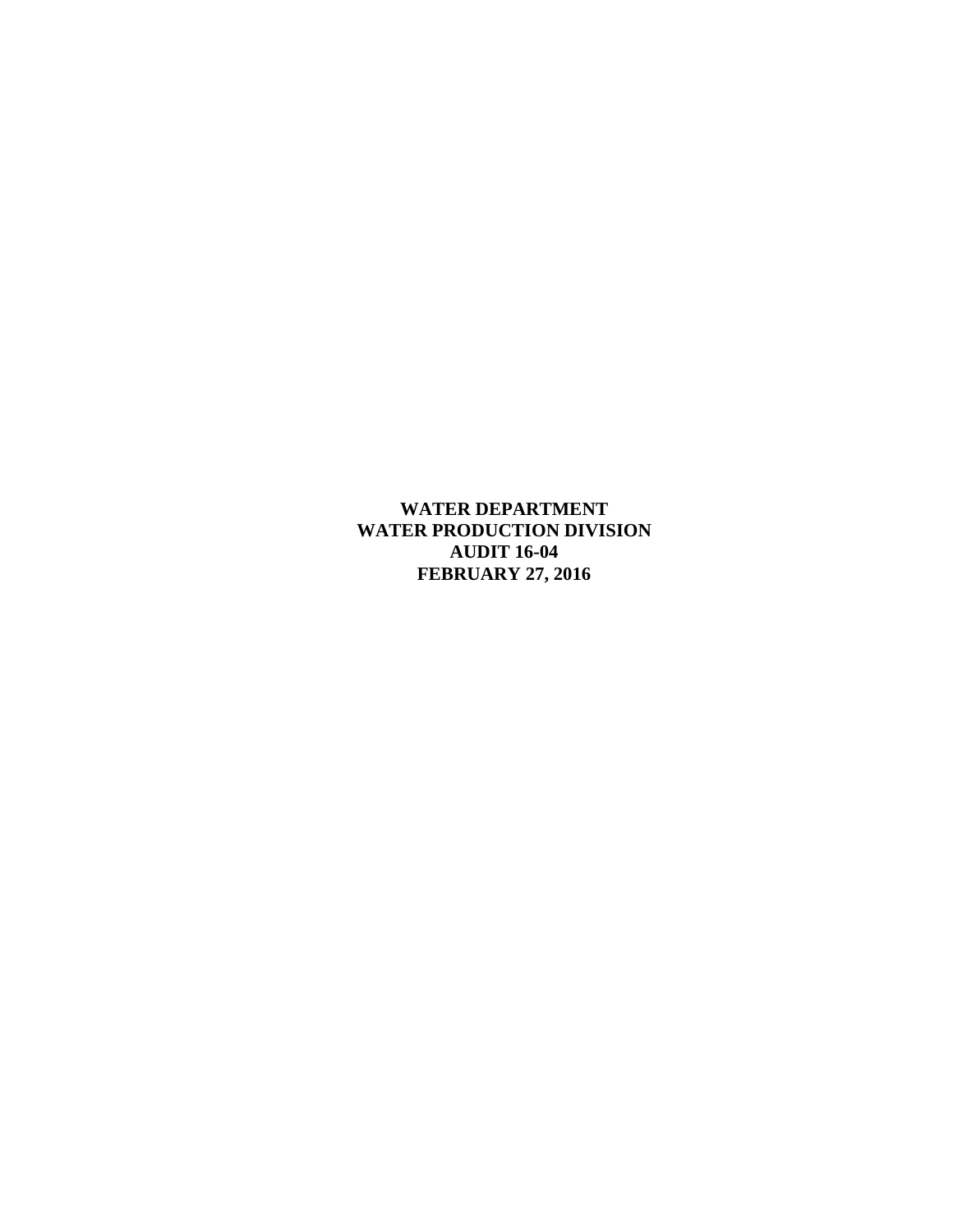## **WATER DEPARTMENT WATER PRODUCTION DIVISION AUDIT 16-04 FEBRUARY 27, 2016**

/s/ Vivian Walker

\_\_\_\_\_\_\_\_\_\_\_\_\_\_\_\_\_\_\_\_\_\_\_\_\_\_\_\_\_\_\_\_\_\_\_\_\_\_\_ Vivian Walker, Auditor

/s/ Christine Glover

\_\_\_\_\_\_\_\_\_\_\_\_\_\_\_\_\_\_\_\_\_\_\_\_\_\_\_\_\_\_\_\_\_\_\_\_\_\_\_ Christine Glover, Audit Director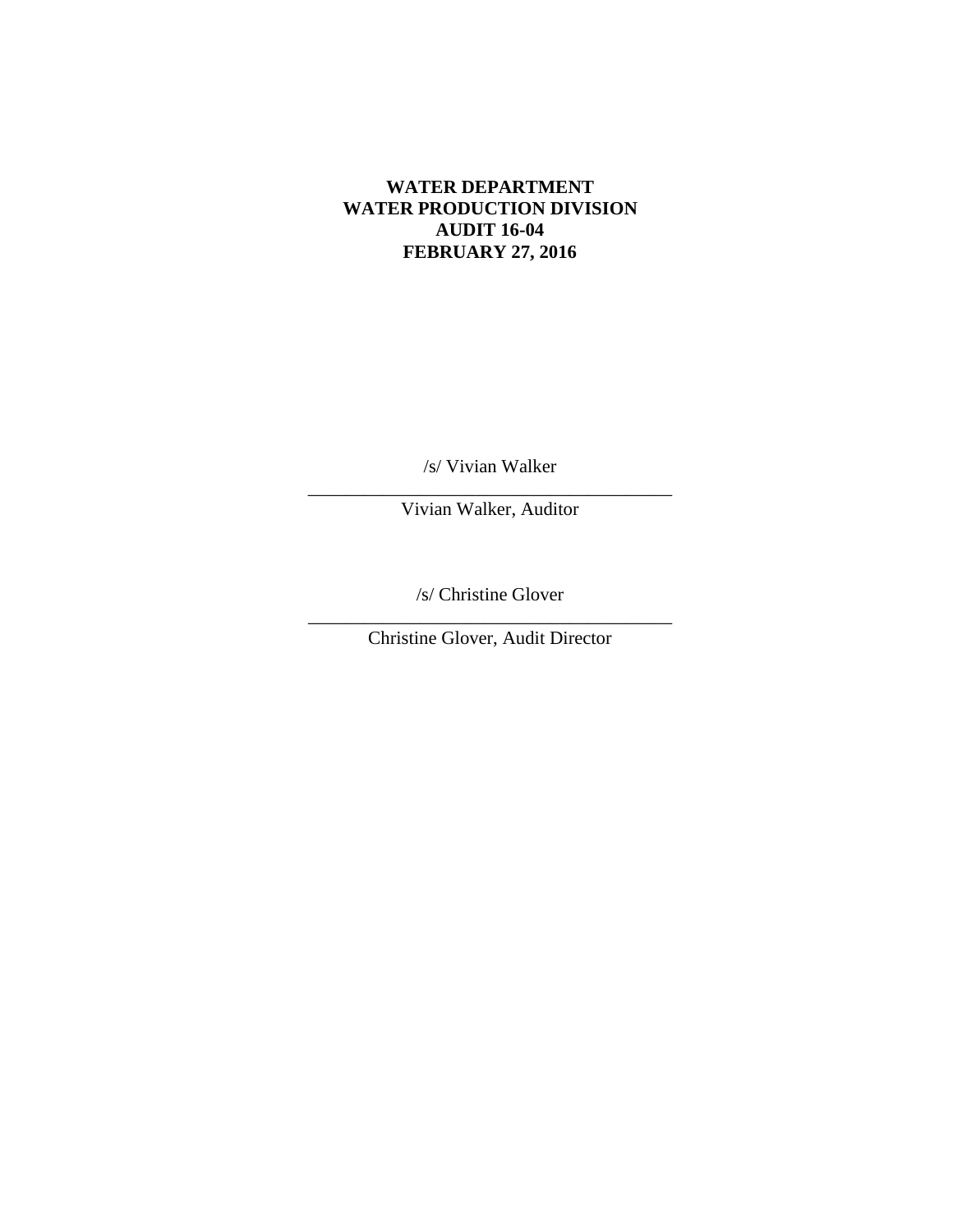## **WATER DEPARTMENT WATER PRODUCTION DIVISION AUDIT 16-04**

## **BACKGROUND**

The David L. Tippin Water Treatment Facility (DLTWTF) produces up to 120 million gallons of drinking water daily. This facilitates a service population of approximately 650,000. DLTWTF is operational 24 hours per day, 7 days per week, 365 days per year. The facility is capable of storing up to 1 billion gallons in the Aquifer Storage and Recovery System, when excess water is available.

The "production" of water is the result of treating water from the Hillsborough River into drinkable water. The organic by-product of this process is dewatered and returned for processing. Additionally, the organic by-product is dried and used in the fertilizer industry.

DLTWTF is required to comply with regulatory agencies for drinking water quality at the both the state and federal levels.

There are four sections at DLTWTF, with an authorized staff of 90.

#### **STATEMENT OF OBJECTIVES**

This audit was conducted in accordance with the Internal Audit Department's FY2016 Audit Agenda. The activities of the Water Production Division were reviewed during the planning stage of this audit to identify how regulations were being met. Based on that review, (see Statement of Methodology below) the audit was concluded and additional testing was not considered necessary.

#### **STATEMENT OF SCOPE**

DLTWTF current activities were reviewed for efficiency and effectiveness for compliance with various regulatory agencies requirements. Original records as well as copies were used as evidence and verified through observation and physical examination.

## **STATEMENT OF METHODOLOGY**

The field quality process was observed to determine if chain of custody from water sample collection to laboratory receipt was effective and adequate. Additionally, the Operations monitoring process was observed to evaluate the process for equipment operation as well as alerts received for chemical levels. The overall process used for preventive / predictive maintenance of the equipment was discussed and system records reviewed.

A walk-thru and review of the method used to ensure timely submittal of various regulatory reports related to water quality by both the laboratory and Operations was performed.